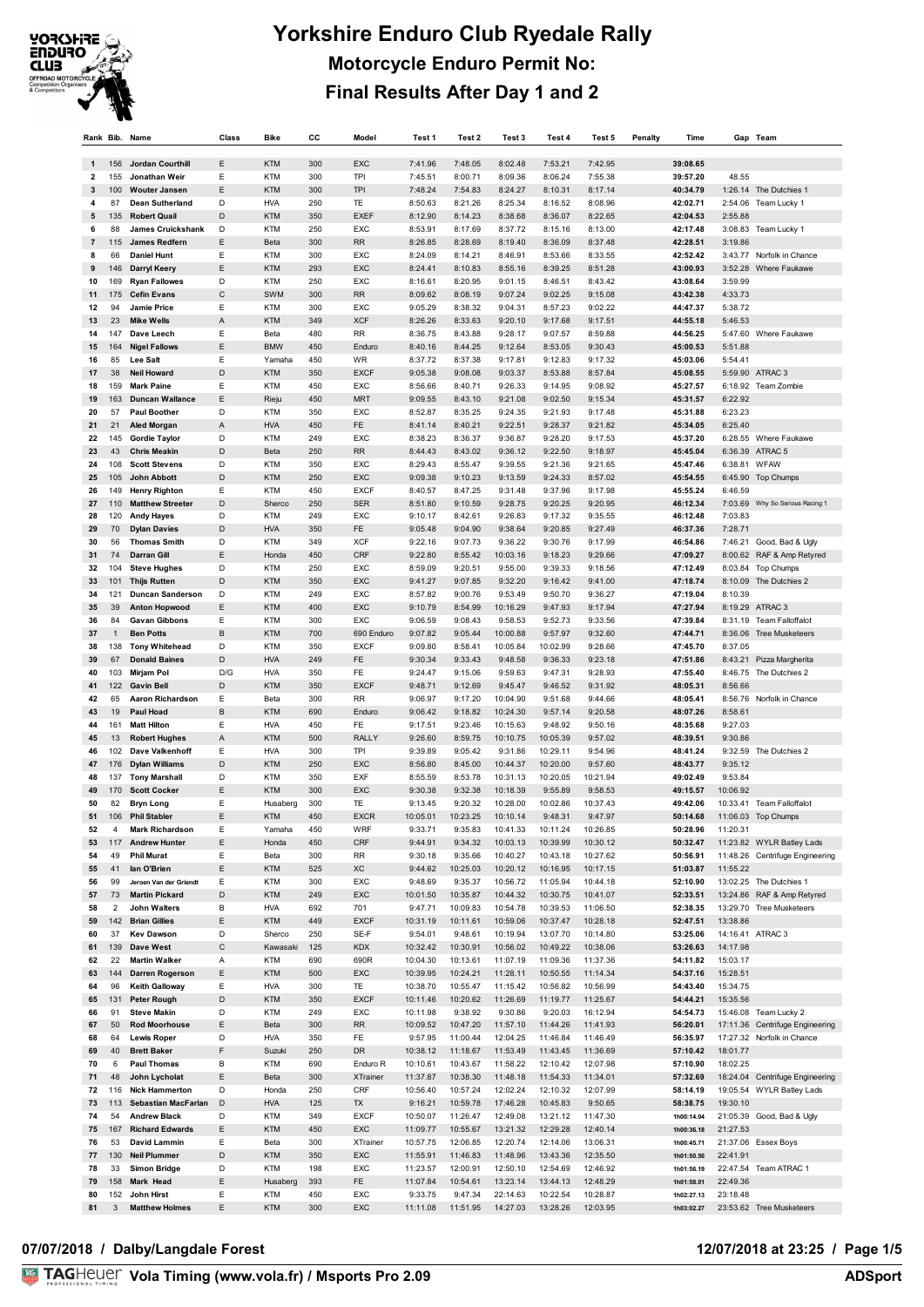|    | Rank Bib.       | Name                  | Class       | <b>Bike</b> | СC  | Model        | Test 1   | Test 2   | Test 3   | Test 4   | Test 5   | Penalty | Time       |          | Gap Team                  |
|----|-----------------|-----------------------|-------------|-------------|-----|--------------|----------|----------|----------|----------|----------|---------|------------|----------|---------------------------|
|    |                 |                       |             |             |     |              |          |          |          |          |          |         |            |          |                           |
| 82 | 15 <sup>1</sup> | Jason Richardson      | E           | <b>KTM</b>  | 450 | <b>EXC</b>   | 10:01.79 | 10:06.96 | 23:41.89 | 10:22.36 | 10:47.28 |         | 1h05:00.28 | 25:51.63 |                           |
| 83 | 51              | <b>Steve Parker</b>   | $\sim$<br>Ü | <b>CCM</b>  | 450 | GP           | 12:37.33 | 13:41.30 | 13:37.92 | 13:05.00 | 12:37.19 |         | 1h05:38.74 |          | 26:30.09 Essex Boys       |
| 84 | 126             | Jonathan McDonald     | D.          | <b>KTM</b>  | 250 | <b>EXCF</b>  | 13:09.86 | 13:13.58 | 13:59.11 | 13:34.07 | 13:26.40 |         | 1h07:23.02 | 28:14.37 |                           |
| 85 | 58              | <b>Carwyn Davies</b>  | Е.          | Beta        | 390 | <b>RR</b>    | 9:04.97  | 28:31.66 | 10:16.41 | 9:46.12  | 9:51.41  |         | 1h07:30.57 | 28:21.92 |                           |
| 86 | 118             | <b>Matthew Hallas</b> | E.          | <b>HVA</b>  | 300 | <b>TF</b>    | 14:02.23 | 13:31.73 | 13:58.92 | 14:23.53 | 13:08.52 |         | 1h09:04.93 |          | 29:56.28 WYLR Batley Lads |
| 87 | 98              | Theo Van der Helm     | D           | <b>KTM</b>  | 350 | <b>EXC</b>   | 9:32.42  | 9:31.22  | 9:59.45  | 20:27.65 | 19:58.13 |         | 1h09:28.87 |          | 30:20.22 The Dutchies 1   |
| 88 |                 | <b>Noel Fletcher</b>  | $\sim$<br>Ü | <b>BMW</b>  | 800 | <b>R80GS</b> | 11:32.44 | 25:56.84 | 12:38.91 | 12:30.04 | 11:44.72 |         | 1h14:22.95 | 35:14.30 |                           |

### **DNS - Test 1**

| 5   | <b>Mark Sigrist</b>           | B | Honda      | 600 | <b>XR</b>   |          |          |          |         |                         |
|-----|-------------------------------|---|------------|-----|-------------|----------|----------|----------|---------|-------------------------|
| 8   | <b>Stuart Bowditch</b>        | B | Suzuki     | 644 | <b>DR</b>   |          |          |          |         |                         |
| 10  | <b>Giles Ernsting</b>         | C | Rickman    | 650 | Metisse     |          |          |          |         |                         |
| 24  | <b>Neil Armstrong</b>         | A | <b>HVA</b> | 449 | <b>TE</b>   |          |          |          |         |                         |
| 25  | <b>Steve Palin</b>            | F | Suzuki     | 249 | <b>RMX</b>  |          |          |          |         |                         |
| 28  | <b>Graham Darby</b>           | D | <b>KTM</b> | 249 | EXC         |          | 9:31.54  | 9:02.19  | 8:54.73 |                         |
| 34  | John Taylor                   | D | <b>KTM</b> | 250 | EXC         |          |          |          |         | ATRAC <sub>2</sub>      |
| 35  | Sean Falkingham               | Е | <b>KTM</b> | 450 | EXC-R       |          |          |          |         | ATRAC <sub>2</sub>      |
| 36  | <b>Stewart Bunton</b>         | E | <b>KTM</b> | 300 | <b>EXC</b>  |          |          |          |         | ATRAC <sub>2</sub>      |
| 55  | <b>Jason Gibbons</b>          | D | <b>KTM</b> | 350 | <b>XCF</b>  |          |          |          |         | Good, Bad & Ugly        |
| 62  | <b>Sebastian Scott-Sowter</b> | D | <b>KTM</b> | 350 | EXC-F       |          |          |          |         | <b>Missing Nick</b>     |
| 69  | <b>Jason Glover</b>           | E | Beta       | 390 | RR4T        |          |          |          |         | Pizza Margherita        |
| 77  | <b>David Rothwell</b>         | D | <b>KTM</b> | 350 | <b>EXCF</b> | 10:04.68 | 23:23.63 | 11:10.32 |         |                         |
| 83  | <b>Duncan Wallace</b>         | Ε | <b>HVA</b> | 300 | <b>TE</b>   |          |          |          |         | <b>Team Falloffalot</b> |
| 123 | <b>Richard Lewis</b>          | E | <b>KTM</b> | 390 | <b>EXC</b>  |          |          |          |         |                         |
| 124 | Joe Ryder                     | D | <b>KTM</b> | 250 | <b>EXCF</b> |          |          |          |         |                         |
| 128 | <b>Mark Richards</b>          | D | <b>KTM</b> | 250 | <b>EXC</b>  |          |          |          |         |                         |
| 134 | <b>Rob Spink</b>              | D | <b>KTM</b> | 250 | EXC         |          |          |          |         |                         |
| 136 | <b>Stephen Malone</b>         | D | <b>KTM</b> | 350 | <b>EXC</b>  |          |          |          |         |                         |
| 141 | <b>Alex Golden</b>            | Ε | <b>KTM</b> | 500 | EXC         |          |          |          |         |                         |
| 143 | <b>Chris Armstrong</b>        | E | <b>KTM</b> | 510 | <b>EXC</b>  |          |          |          |         |                         |
| 157 | Lee Mycock                    | Ε | Beta       | 300 | <b>RR</b>   |          |          |          |         |                         |
| 162 | <b>Mike Wharton</b>           | E | <b>KTM</b> | 300 | <b>TPI</b>  |          |          |          |         |                         |
| 165 | Norman Canham                 | Ε | <b>KTM</b> | 450 | EXC         |          |          |          |         |                         |
| 171 | <b>Stephen Leamin</b>         | Ε | <b>KTM</b> | 300 | EXC         |          |          |          |         |                         |
|     | 172 Steve McEwan              | E | <b>HVA</b> | 501 | FE          |          |          |          |         |                         |

#### **DNF - Test 1**

| <b>Steven Noble</b> | Honda | 600 |  |
|---------------------|-------|-----|--|

### **DNS - Test 2**

| 5              | <b>Mark Sigrist</b>           | В              | Honda      | 600 | <b>XR</b>   |          |          |          |          |                         |
|----------------|-------------------------------|----------------|------------|-----|-------------|----------|----------|----------|----------|-------------------------|
| $\overline{7}$ | <b>Steven Noble</b>           | B              | Honda      | 600 | <b>XR</b>   |          |          |          |          |                         |
| 8              | <b>Stuart Bowditch</b>        | B              | Suzuki     | 644 | <b>DR</b>   |          |          |          |          |                         |
| 9              | <b>Tim Whittle</b>            | B              | <b>KTM</b> | 690 | Adventure   | 12:13.20 | 14:58.40 | 13:54.84 |          |                         |
| 10             | <b>Giles Ernsting</b>         | $\mathsf C$    | Rickman    | 650 | Metisse     |          |          |          |          |                         |
| 12             | <b>Richard Griffin</b>        | C              | <b>KTM</b> | 999 | Adventure   | 9:45.01  | 14:24.03 | 11:33.38 | 11:58.20 |                         |
| 14             | <b>Andy Dixon</b>             | $\mathsf{C}$   | <b>KTM</b> | 990 | Adventure   | 10:11.50 | 10:55.81 | 10:47.57 | 11:16.71 | Team Dicko 1            |
| 15             | <b>Lee Dobson</b>             | C              | <b>KTM</b> | 990 | Adventure   | 14:49.06 | 13:37.76 | 12:48.86 | 13:58.64 |                         |
| 16             | <b>Andrew Jackson</b>         | D              | <b>HVA</b> | 350 | <b>FE</b>   | 8:58.03  | 9:30.17  | 9:28.15  |          | Team Dicko 1            |
| 17             | <b>Gavin Dalv</b>             | D              | <b>HVA</b> | 350 | <b>FE</b>   | 11:39.55 | 10:57.49 | 11:27.50 | 11:24.21 | Team Dicko 1            |
| 18             | <b>William Belton</b>         | D              | <b>KTM</b> | 350 | Freeride    | 12:32.83 | 13:38.25 | 13:40.30 |          |                         |
| 20             | Paul Johns                    | E              | <b>KTM</b> | 450 | <b>EXC</b>  | 10:56.95 |          |          |          |                         |
| 24             | <b>Neil Armstrong</b>         | $\overline{A}$ | <b>HVA</b> | 449 | <b>TF</b>   |          |          |          |          |                         |
| 25             | <b>Steve Palin</b>            | F              | Suzuki     | 249 | <b>RMX</b>  |          |          |          |          |                         |
| 28             | <b>Graham Darby</b>           | D              | <b>KTM</b> | 249 | <b>EXC</b>  |          | 9:31.54  | 9:02.19  | 8:54.73  |                         |
| 31             | <b>Jeffrey Harrison</b>       | D              | <b>KTM</b> | 250 | <b>EXC</b>  | 10:08.56 | 12:39.59 | 11:49.03 | 10:34.41 | Team ATRAC 1            |
| 32             | <b>Paul Outhwaite</b>         | D              | Sherco     | 250 | <b>SEFR</b> | 10:04.51 | 10:53.07 | 10:53.32 | 10:32.91 | Team ATRAC 1            |
| 34             | John Taylor                   | D              | <b>KTM</b> | 250 | <b>EXC</b>  |          |          |          |          | ATRAC <sub>2</sub>      |
| 35             | Sean Falkingham               | Ε              | <b>KTM</b> | 450 | EXC-R       |          |          |          |          | ATRAC 2                 |
| 36             | <b>Stewart Bunton</b>         | Ε              | <b>KTM</b> | 300 | EXC         |          |          |          |          | ATRAC <sub>2</sub>      |
| 45             | <b>Nicholas Lawson</b>        | E              | <b>KTM</b> | 450 | <b>EXC</b>  | 14:56.38 | 18:59.50 | 19:36.32 |          | ATRAC <sub>5</sub>      |
| 46             | <b>Jonathon Gallant</b>       | D              | Honda      | 250 | CRM         | 19:39.02 |          |          |          |                         |
| 47             | <b>Lewis Wroe</b>             | D              | Yamaha     | 199 | <b>WR</b>   | 19:27.05 |          |          |          |                         |
| 52             | <b>Lee Montandon</b>          | D              | <b>KTM</b> | 250 | <b>EXCF</b> | 10:17.88 |          |          |          | <b>Essex Boys</b>       |
| 55             | <b>Jason Gibbons</b>          | D              | <b>KTM</b> | 350 | <b>XCF</b>  |          |          |          |          | Good, Bad & Ugly        |
| 59             | <b>Chris Addi</b>             | D              | <b>HVA</b> | 349 | <b>FE</b>   | 11:53.52 | 12:48.77 |          |          |                         |
| 60             | <b>Glen Rattray</b>           | D              | <b>HVA</b> | 350 | FE          | 9:28.81  | 10:18.42 |          |          |                         |
| 61             | <b>Mark Bumstead</b>          | D              | <b>KTM</b> | 250 | EXC-F       | 9:53.95  | 10:55.00 | 10:34.88 | 10:11.96 | <b>Missing Nick</b>     |
| 62             | <b>Sebastian Scott-Sowter</b> | D              | <b>KTM</b> | 350 | EXC-F       |          |          |          |          | <b>Missing Nick</b>     |
| 63             | <b>Shane Sparrow</b>          | D              | <b>KTM</b> | 350 | EXC-F       | 9:30.29  | 10:41.67 |          |          | <b>Missing Nick</b>     |
| 68             | <b>Anthony Foster</b>         | Ε              | <b>KTM</b> | 450 | <b>EXCF</b> | 10:55.84 |          |          |          | Pizza Margherita        |
| 69             | <b>Jason Glover</b>           | E              | Beta       | 390 | RR4T        |          |          |          |          | Pizza Margherita        |
| 71             | <b>Mike Grayson</b>           | E              | <b>KTM</b> | 449 | <b>EXC</b>  | 10:59.47 |          |          |          |                         |
| 75             | <b>Andrew Horrobin</b>        | D              | <b>HVA</b> | 250 | <b>FE</b>   | 11:11.17 | 13:00.33 |          |          |                         |
| 76             | <b>Mark Horrobin</b>          | D              | <b>HVA</b> | 350 | <b>FE</b>   | 10:13.94 | 10:37.74 |          |          |                         |
| 83             | <b>Duncan Wallace</b>         | Ε              | <b>HVA</b> | 300 | <b>TE</b>   |          |          |          |          | <b>Team Falloffalot</b> |
| 86             | <b>Chris Worswick</b>         | D              | <b>KTM</b> | 250 | <b>XC</b>   | 11:09.00 | 10:25.64 | 10:46.62 |          | Team Lucky 1            |
| 90             | <b>Richard Davies</b>         | D              | <b>KTM</b> | 250 | EXC         | 9:40.37  | 10:09.05 | 10:19.37 |          | Team Lucky 2            |
| 92             | <b>Andrew Latham</b>          | D              | Honda      | 250 | CRF         | 9:03.17  |          |          |          | Team Lucky 3            |
|                |                               |                |            |     |             |          |          |          |          |                         |

#### 07/07/2018 / Dalby/Langdale Forest

# 12/07/2018 at 23:25 / Page 2/5<br>ADSport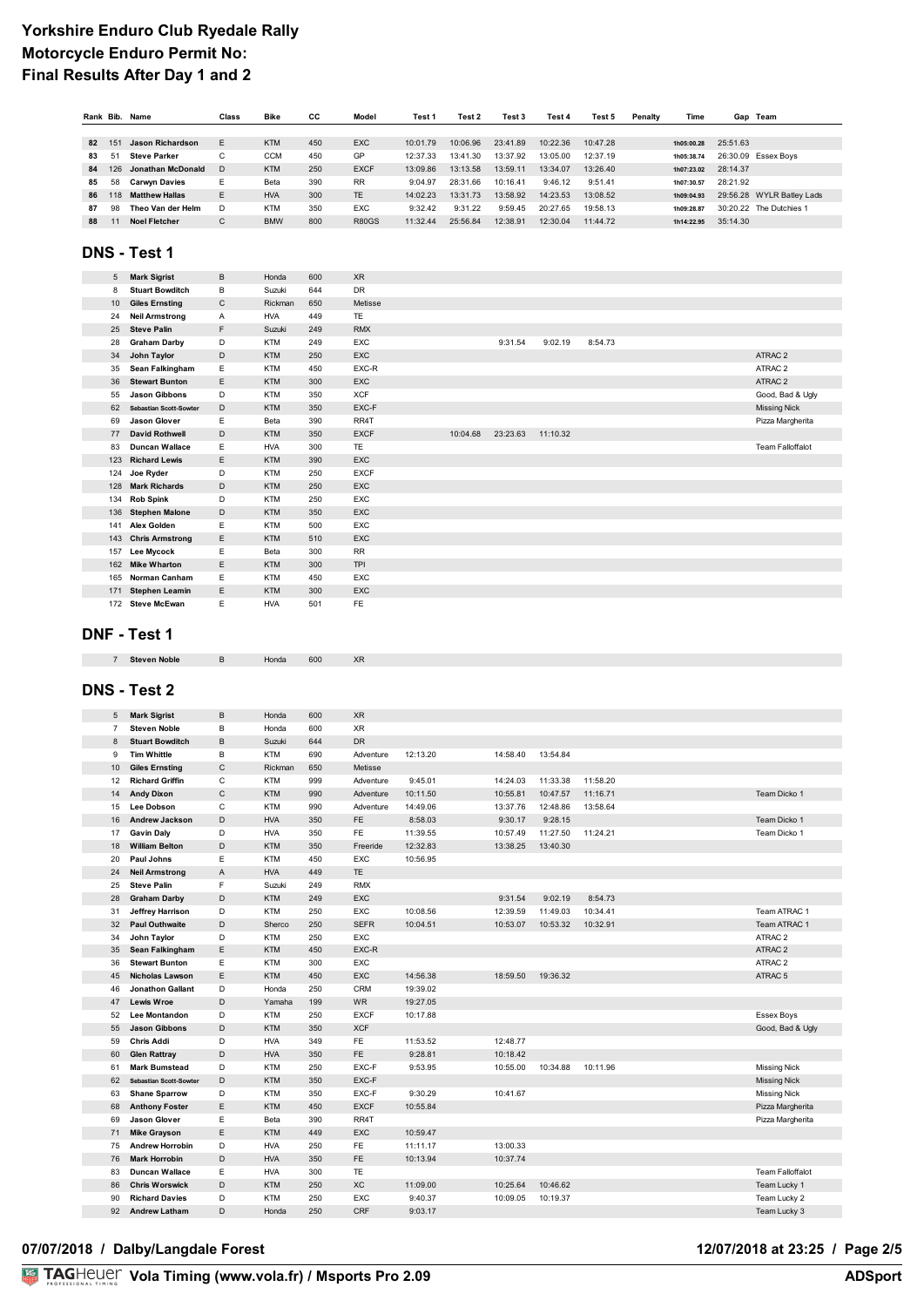| Rank Bib. Name      |                                              | Class  | <b>Bike</b>              | cc         | Model              | Test 1               | Test 2   | Test 3   | Test 4               | Test 5   | Penalty | Time | Gap Team                |
|---------------------|----------------------------------------------|--------|--------------------------|------------|--------------------|----------------------|----------|----------|----------------------|----------|---------|------|-------------------------|
|                     |                                              |        |                          |            |                    |                      |          |          |                      |          |         |      |                         |
| 95                  | <b>Stu Wilson</b>                            | E<br>Ε | Yamaha                   | 450        | WRF                | 13:18.34             |          |          |                      |          |         |      | Team Lucky 3            |
| 97<br>109           | <b>Richard Keen</b><br>lan Linzell           | E      | <b>KTM</b><br>Sherco     | 300<br>450 | EXC<br><b>SEF</b>  | 9:08.59<br>10:10.56  |          | 10:27.61 | 10:24.58<br>10:28.02 | 10:55.53 |         |      | WFAW                    |
| 111                 | <b>Grant Wedderkop</b>                       | Ε      | Sherco                   | 300        | <b>SER</b>         | 10:22.74             |          | 10:28.06 | 10:24.60             | 10:40.21 |         |      | Why So Serious Racing 1 |
| 112                 | <b>Mark Townson</b>                          | E      | Sherco                   | 300        | SE                 | 10:25.23             |          |          |                      |          |         |      | Why So Serious Racing 1 |
| 114                 | John Midgeley                                | D      | <b>KTM</b>               | 200        | EXC                | 13:46.16             |          | 15:15.54 |                      |          |         |      |                         |
| 119                 | <b>Adrian Middleton</b>                      | D      | <b>HVA</b>               | 350        | FE                 | 8:29.91              |          | 9:13.17  | 10:35.31             |          |         |      |                         |
| 123                 | <b>Richard Lewis</b>                         | Ε      | <b>KTM</b>               | 390        | EXC                |                      |          |          |                      |          |         |      |                         |
| 124                 | Joe Ryder                                    | D      | <b>KTM</b>               | 250        | <b>EXCF</b>        |                      |          |          |                      |          |         |      |                         |
| 125                 | John Spear                                   | D      | <b>KTM</b>               | 349        | <b>EXCF</b>        | 10:41.04             |          |          |                      |          |         |      |                         |
| 127                 | <b>Malcolm Davies</b>                        | D      | <b>KTM</b>               | 250        | EXC                | 9:13.71              |          | 10:12.25 | 9:50.37              | 9:41.49  |         |      |                         |
| 128                 | <b>Mark Richards</b>                         | D      | <b>KTM</b>               | 250        | EXC                |                      |          |          |                      |          |         |      |                         |
| 129                 | <b>Mark Siddons</b>                          | D      | <b>KTM</b>               | 250        | EXC                | 9:20.88              |          | 10:44.29 | 10:48.94             | 10:12.20 |         |      | Team Zombie             |
| 132<br>134          | <b>Phil Smith</b><br><b>Rob Spink</b>        | D<br>D | <b>KTM</b><br><b>KTM</b> | 250<br>250 | EXC<br>EXC         | 10:07.26             |          | 10:41.08 | 11:02.81             | 10:55.13 |         |      |                         |
| 136                 | <b>Stephen Malone</b>                        | D      | <b>KTM</b>               | 350        | EXC                |                      |          |          |                      |          |         |      |                         |
| 140                 | <b>Clare Griffin</b>                         | D/G    | <b>KTM</b>               | 350        | Freeride           | 14:50.40             |          | 14:52.56 | 15:25.45             | 15:55.60 |         |      |                         |
| 141                 | Alex Golden                                  | Ε      | <b>KTM</b>               | 500        | EXC                |                      |          |          |                      |          |         |      |                         |
| 143                 | <b>Chris Armstrong</b>                       | Ε      | <b>KTM</b>               | 510        | EXC                |                      |          |          |                      |          |         |      |                         |
| 148                 | <b>David Robinson</b>                        | E      | <b>KTM</b>               | 300        | EXC                | 11:26.67             |          |          |                      |          |         |      |                         |
| 157                 | <b>Lee Mycock</b>                            | E      | Beta                     | 300        | RR                 |                      |          |          |                      |          |         |      |                         |
| 162                 | <b>Mike Wharton</b>                          | Ε      | <b>KTM</b>               | 300        | <b>TPI</b>         |                      |          |          |                      |          |         |      |                         |
| 165                 | Norman Canham                                | Ε      | <b>KTM</b>               | 450        | EXC                |                      |          |          |                      |          |         |      |                         |
| 168                 | <b>Robbie Wallace</b>                        | Ε      | Motoconnection 501       |            | FE                 | 7:22.75              |          |          |                      |          |         |      |                         |
| 171                 | <b>Stephen Leamin</b>                        | E      | <b>KTM</b>               | 300        | EXC                |                      |          |          |                      |          |         |      |                         |
| 172                 | <b>Steve McEwan</b>                          | Ε      | <b>HVA</b>               | 501        | FE.                |                      |          |          |                      |          |         |      |                         |
| 173                 | <b>Kevin Snowdon</b>                         | A      | <b>KTM</b>               | 500        | Rally              | 9:47.86              |          |          |                      |          |         |      |                         |
| 174                 | <b>Peter Barrass</b>                         | E      | <b>KTM</b>               | 450        | EXC                | 10:08.17             |          |          |                      |          |         |      |                         |
| 177                 | <b>Andy Williams</b>                         | D      | <b>KTM</b>               | 250        | EXC                | 9:03.46              |          | 9:27.90  | 8:57.72              | 9:22.45  |         |      |                         |
|                     |                                              |        |                          |            |                    |                      |          |          |                      |          |         |      |                         |
|                     | DNF - Test 2                                 |        |                          |            |                    |                      |          |          |                      |          |         |      |                         |
|                     |                                              | F      |                          | 350        | DR                 | 12:32.55             |          |          |                      |          |         |      |                         |
| 27                  | <b>Stephen Artley</b>                        |        | Suzuki                   |            |                    |                      |          |          |                      |          |         |      |                         |
|                     |                                              |        |                          |            |                    |                      |          |          |                      |          |         |      |                         |
|                     | <b>DNS - Test 3</b>                          |        |                          |            |                    |                      |          |          |                      |          |         |      |                         |
|                     |                                              | B      |                          | 600        | <b>XR</b>          |                      |          |          |                      |          |         |      |                         |
| 5<br>$\overline{7}$ | <b>Mark Sigrist</b><br><b>Steven Noble</b>   | B      | Honda<br>Honda           | 600        | XR                 |                      |          |          |                      |          |         |      |                         |
| 8                   | <b>Stuart Bowditch</b>                       | B      | Suzuki                   | 644        | DR                 |                      |          |          |                      |          |         |      |                         |
| 10                  | <b>Giles Ernsting</b>                        | C      | Rickman                  | 650        | Metisse            |                      |          |          |                      |          |         |      |                         |
| 20                  | <b>Paul Johns</b>                            | Ε      | <b>KTM</b>               | 450        | EXC                | 10:56.95             |          |          |                      |          |         |      |                         |
| 24                  | <b>Neil Armstrong</b>                        | Α      | <b>HVA</b>               | 449        | TE                 |                      |          |          |                      |          |         |      |                         |
| 25                  | <b>Steve Palin</b>                           | F      | Suzuki                   | 249        | <b>RMX</b>         |                      |          |          |                      |          |         |      |                         |
| 26                  | <b>Nick Nethercott</b>                       | F      | Honda                    | 250        | <b>XLR</b>         | 11:25.23             | 9:33.98  |          |                      |          |         |      |                         |
| 27                  | <b>Stephen Artley</b>                        | F      | Suzuki                   | 350        | DR                 | 12:32.55             |          |          |                      |          |         |      |                         |
| 29                  | Danny Wright                                 | D      | <b>KTM</b>               | 350        | <b>EXCF</b>        | 8:23.62              | 8:08.88  |          |                      |          |         |      |                         |
| 30                  | <b>Gordon Wright</b>                         | D      | KTM                      | 250        | <b>EXCF</b>        | 10:19.09             | 9:55.64  |          |                      |          |         |      |                         |
| 34                  | John Taylor                                  | D      | <b>KTM</b>               | 250        | EXC                |                      |          |          |                      |          |         |      | ATRAC 2                 |
| 35                  | Sean Falkingham                              | E      | <b>KTM</b>               | 450        | EXC-R              |                      |          |          |                      |          |         |      | ATRAC 2                 |
| 36                  | <b>Stewart Bunton</b>                        | E      | <b>KTM</b>               | 300        | EXC                |                      |          |          |                      |          |         |      | ATRAC 2                 |
| 46<br>47            | <b>Jonathon Gallant</b><br><b>Lewis Wroe</b> | D<br>D | Honda                    | 250<br>199 | <b>CRM</b><br>WR   | 19:39.02             |          |          |                      |          |         |      |                         |
| 52                  | Lee Montandon                                | D      | Yamaha<br>KTM            | 250        | <b>EXCF</b>        | 19:27.05<br>10:17.88 |          |          |                      |          |         |      | <b>Essex Boys</b>       |
| 55                  | <b>Jason Gibbons</b>                         | D      | <b>KTM</b>               | 350        | <b>XCF</b>         |                      |          |          |                      |          |         |      | Good, Bad & Ugly        |
| 62                  | Sebastian Scott-Sowter                       | D      | KTM                      | 350        | EXC-F              |                      |          |          |                      |          |         |      | <b>Missing Nick</b>     |
| 68                  | <b>Anthony Foster</b>                        | Ε      | <b>KTM</b>               | 450        | <b>EXCF</b>        | 10:55.84             |          |          |                      |          |         |      | Pizza Margherita        |
| 69                  | <b>Jason Glover</b>                          | E      | Beta                     | 390        | RR4T               |                      |          |          |                      |          |         |      | Pizza Margherita        |
| 71                  | <b>Mike Grayson</b>                          | Ε      | <b>KTM</b>               | 449        | EXC                | 10:59.47             |          |          |                      |          |         |      |                         |
| 72                  | Leigh Ward                                   | D      | Sherco                   | 300        | <b>SEFR</b>        | 9:51.15              | 11:02.57 |          |                      |          |         |      | RAF & Amp Retyred       |
| 79                  | <b>Martin Baynes</b>                         | D      | <b>HVA</b>               | 350        | FE                 | 11:17.65             | 11:57.02 |          |                      |          |         |      |                         |
| 81                  | <b>Adrian Sewell</b>                         | D      | Husaberg                 | 300        | TE                 | 9:48.72              | 13:01.07 |          | 11:18.38             |          |         |      |                         |
| 83                  | <b>Duncan Wallace</b>                        | Ε      | <b>HVA</b>               | 300        | TE                 |                      |          |          |                      |          |         |      | <b>Team Falloffalot</b> |
| 92                  | <b>Andrew Latham</b>                         | D      | Honda                    | 250        | CRF                | 9:03.17              |          |          |                      |          |         |      | Team Lucky 3            |
| 107                 | <b>Karl Linzell</b>                          | D      | <b>KTM</b>               | 350        | EXC                | 8:51.81              | 9:31.03  |          | 10:20.70             |          |         |      | WFAW                    |
| 109                 | lan Linzell                                  | E      | Sherco                   | 450        | <b>SEF</b>         | 10:10.56             |          |          | 10:28.02             |          |         |      | WFAW                    |
| 123                 | <b>Richard Lewis</b>                         | Ε<br>D | <b>KTM</b><br>KTM        | 390<br>250 | EXC<br><b>EXCF</b> |                      |          |          |                      |          |         |      |                         |
| 124<br>125          | Joe Ryder<br>John Spear                      | D      | KTM                      | 349        | <b>EXCF</b>        | 10:41.04             |          |          |                      |          |         |      |                         |
| 128                 | <b>Mark Richards</b>                         | D      | KTM                      | 250        | EXC                |                      |          |          |                      |          |         |      |                         |
| 133                 | <b>Philip Youles</b>                         | D      | <b>KTM</b>               | 250        | Freeride           | 10:05.90             | 10:10.26 |          |                      |          |         |      |                         |
| 134                 | <b>Rob Spink</b>                             | D      | KTM                      | 250        | EXC                |                      |          |          |                      |          |         |      |                         |
| 136                 | <b>Stephen Malone</b>                        | D      | <b>KTM</b>               | 350        | EXC                |                      |          |          |                      |          |         |      |                         |
| 141                 | <b>Alex Golden</b>                           | E      | KTM                      | 500        | EXC                |                      |          |          |                      |          |         |      |                         |
| 143                 | <b>Chris Armstrong</b>                       | Ε      | <b>KTM</b>               | 510        | EXC                |                      |          |          |                      |          |         |      |                         |
| 148                 | <b>David Robinson</b>                        | Ε      | KTM                      | 300        | EXC                | 11:26.67             |          |          |                      |          |         |      |                         |
| 153                 | <b>John Morris</b>                           | Ε      | KTM                      | 300        | EXC                | 10:31.65             | 11:25.16 |          |                      |          |         |      |                         |
| 154                 | Jonathan Webster                             | E      | KTM                      | 500        | EXC                | 10:58.28             | 11:06.84 |          |                      |          |         |      |                         |
| 157                 | <b>Lee Mycock</b>                            | Ε      | Beta                     | 300        | <b>RR</b>          |                      |          |          |                      |          |         |      |                         |
| 160                 | <b>Martin Crowman</b>                        | Ε      | Beta                     | 293        | <b>XTrainer</b>    | 11:10.93             | 13:05.77 |          |                      |          |         |      |                         |
| 162                 | <b>Mike Wharton</b>                          | Ε      | <b>KTM</b>               | 300        | <b>TPI</b>         |                      |          |          |                      |          |         |      |                         |
| 165                 | Norman Canham                                | Ε      | KTM                      | 450        | EXC                |                      |          |          |                      |          |         |      |                         |
| 166                 | Paul Johnson                                 | Ε      | Beta                     | 300        | XTrainer           | 12:14.47             | 9:29.44  |          |                      |          |         |      | Team Zombie             |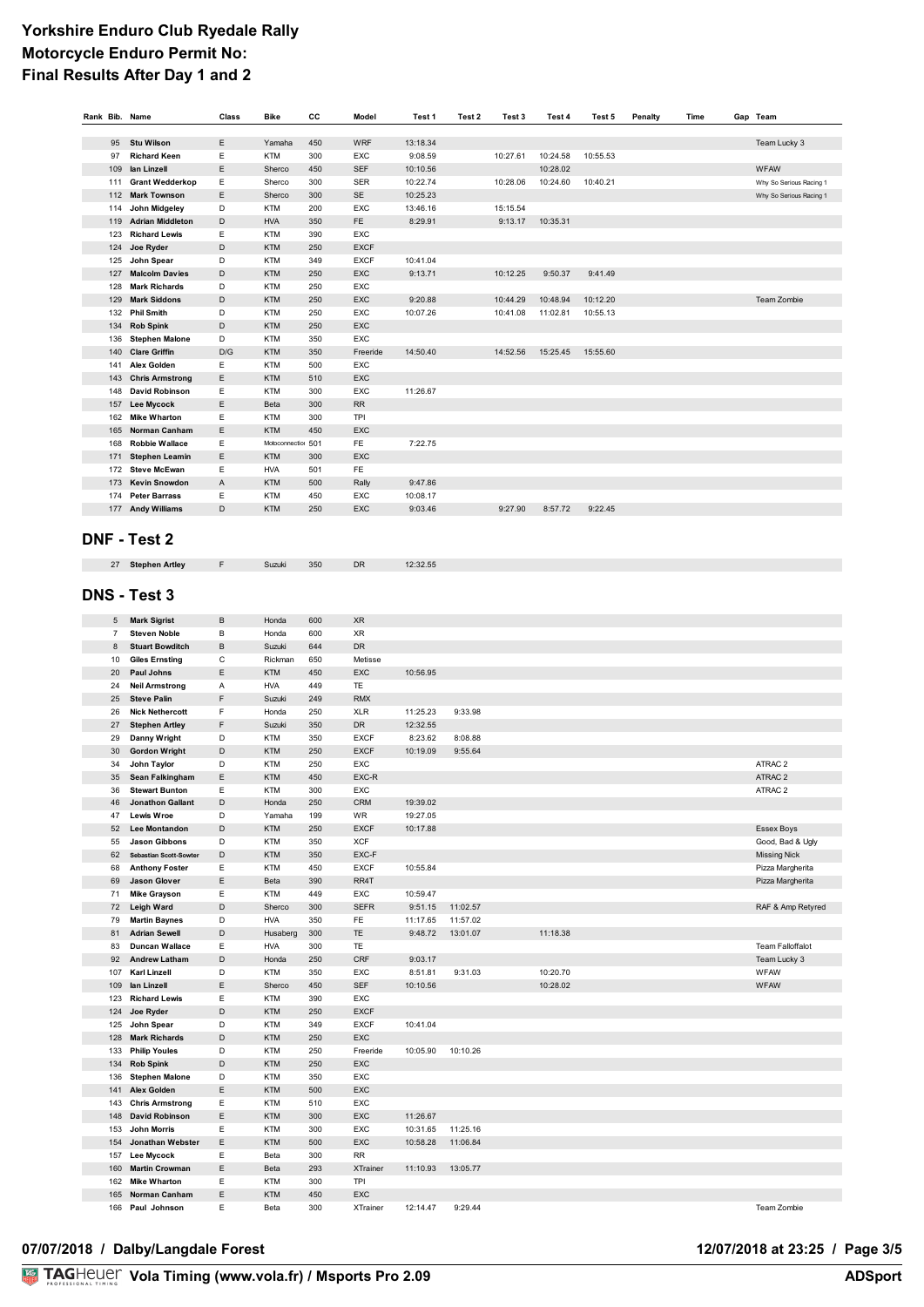| Rank Bib. |            | Name                                            | Class  | Bike                     | cc         | Model               | Test 1             | Test 2   | Test 3 | Test 4 | Test 5 | Penalty | Time | Gap Team                      |
|-----------|------------|-------------------------------------------------|--------|--------------------------|------------|---------------------|--------------------|----------|--------|--------|--------|---------|------|-------------------------------|
|           |            |                                                 |        |                          |            |                     |                    |          |        |        |        |         |      |                               |
|           | 168        | <b>Robbie Wallace</b>                           | E      | Motoconnection 501       |            | FE                  | 7:22.75            |          |        |        |        |         |      |                               |
|           | 171        | <b>Stephen Leamin</b>                           | Ε      | <b>KTM</b>               | 300        | EXC                 |                    |          |        |        |        |         |      |                               |
|           | 172        | <b>Steve McEwan</b>                             | Ε      | <b>HVA</b>               | 501        | FE                  |                    |          |        |        |        |         |      |                               |
|           | 173        | Kevin Snowdon                                   | Α      | <b>KTM</b>               | 500        | Rally               | 9:47.86            |          |        |        |        |         |      |                               |
|           | 174        | <b>Peter Barrass</b>                            | Ε      | <b>KTM</b>               | 450        | EXC                 | 10:08.17           |          |        |        |        |         |      |                               |
|           |            |                                                 |        |                          |            |                     |                    |          |        |        |        |         |      |                               |
|           |            | <b>DNF - Test 3</b>                             |        |                          |            |                     |                    |          |        |        |        |         |      |                               |
|           | 44         | <b>Allan Robinson</b>                           | Ε      | KTM                      | 450        | <b>EXCR</b>         | 8:50.34            | 8:48.42  |        |        |        |         |      | ATRAC <sub>5</sub>            |
|           |            | 112 Mark Townson                                | Ε      | Sherco                   | 300        | SE                  | 10:25.23           |          |        |        |        |         |      | Why So Serious Racing 1       |
|           |            | <b>DNS - Test 4</b>                             |        |                          |            |                     |                    |          |        |        |        |         |      |                               |
|           |            |                                                 |        |                          |            |                     |                    |          |        |        |        |         |      |                               |
|           | 5          | <b>Mark Sigrist</b>                             | B      | Honda                    | 600        | <b>XR</b>           |                    |          |        |        |        |         |      |                               |
|           | 7          | <b>Steven Noble</b>                             | в      | Honda                    | 600        | <b>XR</b>           |                    |          |        |        |        |         |      |                               |
|           | 8          | <b>Stuart Bowditch</b>                          | B      | Suzuki                   | 644        | DR                  |                    |          |        |        |        |         |      |                               |
|           | 10         | <b>Giles Ernsting</b>                           | C      | Rickman                  | 650        | Metisse             |                    |          |        |        |        |         |      |                               |
|           | 20         | Paul Johns                                      | Ε      | <b>KTM</b>               | 450        | EXC                 | 10:56.95           |          |        |        |        |         |      |                               |
|           | 24         | <b>Neil Armstrong</b>                           | Α      | <b>HVA</b>               | 449        | TE                  |                    |          |        |        |        |         |      |                               |
|           | 25         | <b>Steve Palin</b>                              | F      | Suzuki                   | 249        | <b>RMX</b>          |                    |          |        |        |        |         |      |                               |
|           | 26         | <b>Nick Nethercott</b>                          | F      | Honda                    | 250        | <b>XLR</b>          | 11:25.23           | 9:33.98  |        |        |        |         |      |                               |
|           | 27         | <b>Stephen Artley</b>                           | F      | Suzuki                   | 350        | <b>DR</b>           | 12:32.55           |          |        |        |        |         |      |                               |
|           | 29         | Danny Wright                                    | D      | <b>KTM</b>               | 350        | <b>EXCF</b>         | 8:23.62            | 8:08.88  |        |        |        |         |      |                               |
|           | 30         | <b>Gordon Wright</b>                            | D      | <b>KTM</b>               | 250        | <b>EXCF</b>         | 10:19.09           | 9:55.64  |        |        |        |         |      |                               |
|           | 34         | John Taylor                                     | D      | <b>KTM</b><br><b>KTM</b> | 250<br>450 | EXC<br>EXC-R        |                    |          |        |        |        |         |      | ATRAC 2<br>ATRAC <sub>2</sub> |
|           | 35         | Sean Falkingham                                 | Ε      |                          |            |                     |                    |          |        |        |        |         |      |                               |
|           | 36         | <b>Stewart Bunton</b>                           | Ε      | <b>KTM</b>               | 300        | EXC                 | 19:39.02           |          |        |        |        |         |      | ATRAC 2                       |
|           | 46         | <b>Jonathon Gallant</b>                         | D      | Honda                    | 250        | <b>CRM</b>          |                    |          |        |        |        |         |      |                               |
|           | 47         | <b>Lewis Wroe</b>                               | D      | Yamaha                   | 199        | WR                  | 19:27.05           |          |        |        |        |         |      |                               |
|           | 52         | Lee Montandon                                   | D      | <b>KTM</b>               | 250        | <b>EXCF</b>         | 10:17.88           |          |        |        |        |         |      | Essex Boys                    |
|           | 55         | <b>Jason Gibbons</b>                            | D      | <b>KTM</b>               | 350        | <b>XCF</b>          |                    |          |        |        |        |         |      | Good, Bad & Ugly              |
|           | 62         | Sebastian Scott-Sowter                          | D<br>Ε | <b>KTM</b>               | 350        | EXC-F               |                    |          |        |        |        |         |      | <b>Missing Nick</b>           |
|           | 68         | <b>Anthony Foster</b>                           |        | <b>KTM</b>               | 450<br>390 | <b>EXCF</b><br>RR4T | 10:55.84           |          |        |        |        |         |      | Pizza Margherita              |
|           | 69         | <b>Jason Glover</b>                             | Ε<br>Ε | Beta                     | 449        |                     |                    |          |        |        |        |         |      | Pizza Margherita              |
|           | 71         | <b>Mike Grayson</b>                             |        | <b>KTM</b>               |            | EXC                 | 10:59.47           |          |        |        |        |         |      |                               |
|           | 72         | Leigh Ward                                      | D<br>D | Sherco                   | 300        | <b>SEFR</b>         | 9:51.15            | 11:02.57 |        |        |        |         |      | RAF & Amp Retyred             |
|           | 79         | <b>Martin Baynes</b>                            |        | <b>HVA</b>               | 350        | FE                  | 11:17.65           | 11:57.02 |        |        |        |         |      |                               |
|           | 83         | <b>Duncan Wallace</b>                           | Ε<br>D | <b>HVA</b>               | 300        | TE                  | 9:03.17            |          |        |        |        |         |      | <b>Team Falloffalot</b>       |
|           | 92         | <b>Andrew Latham</b>                            |        | Honda                    | 250        | CRF                 |                    |          |        |        |        |         |      | Team Lucky 3                  |
|           | 123        | <b>Richard Lewis</b>                            | Ε      | <b>KTM</b>               | 390        | EXC                 |                    |          |        |        |        |         |      |                               |
|           | 124        | Joe Ryder                                       | D      | <b>KTM</b>               | 250        | <b>EXCF</b>         |                    |          |        |        |        |         |      |                               |
|           | 125        | John Spear                                      | D      | <b>KTM</b>               | 349        | <b>EXCF</b>         | 10:41.04           |          |        |        |        |         |      |                               |
|           | 128        | <b>Mark Richards</b>                            | D<br>D | <b>KTM</b><br><b>KTM</b> | 250<br>250 | EXC                 |                    |          |        |        |        |         |      |                               |
|           | 133        | <b>Philip Youles</b>                            | D      | <b>KTM</b>               | 250        | Freeride<br>EXC     | 10:05.90           | 10:10.26 |        |        |        |         |      |                               |
|           | 134        | <b>Rob Spink</b>                                | D      | <b>KTM</b>               |            | EXC                 |                    |          |        |        |        |         |      |                               |
|           | 136<br>141 | <b>Stephen Malone</b><br>Alex Golden            | E      | <b>KTM</b>               | 350<br>500 | EXC                 |                    |          |        |        |        |         |      |                               |
|           |            |                                                 | Ε      |                          |            |                     |                    |          |        |        |        |         |      |                               |
|           | 143<br>148 | <b>Chris Armstrong</b><br><b>David Robinson</b> | Ε      | <b>KTM</b><br><b>KTM</b> | 510<br>300 | EXC<br>EXC          | 11:26.67           |          |        |        |        |         |      |                               |
|           |            |                                                 | E      |                          |            |                     | 10:31.65           | 11:25.16 |        |        |        |         |      |                               |
|           | 153        | <b>John Morris</b>                              | E      | <b>KTM</b>               | 300<br>500 | EXC<br>EXC          |                    | 11:06.84 |        |        |        |         |      |                               |
|           | 154        | Jonathan Webster                                |        | <b>KTM</b>               |            |                     | 10:58.28           |          |        |        |        |         |      |                               |
|           |            | 157 Lee Mycock                                  | Ε      | Beta                     | 300        | <b>RR</b>           | 11:10.93  13:05.77 |          |        |        |        |         |      |                               |
|           |            | 160 Martin Crowman<br>162 Mike Wharton          | Ε      | Beta                     | 293        | <b>XTrainer</b>     |                    |          |        |        |        |         |      |                               |
|           |            |                                                 | E      | KTM                      | 300        | <b>TPI</b>          |                    |          |        |        |        |         |      |                               |
|           |            | 165 Norman Canham                               | Ε      | <b>KTM</b>               | 450        | EXC                 |                    |          |        |        |        |         |      |                               |
|           |            | 166 Paul Johnson                                | Ε      | Beta                     | 300        | <b>XTrainer</b>     | 12:14.47           | 9:29.44  |        |        |        |         |      | Team Zombie                   |
|           |            | 168 Robbie Wallace                              | Ε      | Motoconnection 501       |            | FE                  | 7:22.75            |          |        |        |        |         |      |                               |
|           |            | 171 Stephen Leamin                              | E      | <b>KTM</b>               | 300        | EXC                 |                    |          |        |        |        |         |      |                               |
|           |            | 172 Steve McEwan                                | Ε      | <b>HVA</b>               | 501        | FE                  |                    |          |        |        |        |         |      |                               |
|           |            | 173 Kevin Snowdon                               | Α      | KTM                      | 500        | Rally               | 9:47.86            |          |        |        |        |         |      |                               |
|           |            | 174 Peter Barrass                               | Ε      | KTM                      | 450        | EXC                 | 10:08.17           |          |        |        |        |         |      |                               |

# **DNS - Test 5**

| 5  | <b>Mark Sigrist</b>     | B            | Honda      | 600 | <b>XR</b>   |          |         |                  |
|----|-------------------------|--------------|------------|-----|-------------|----------|---------|------------------|
| 7  | <b>Steven Noble</b>     | в            | Honda      | 600 | <b>XR</b>   |          |         |                  |
| 8  | <b>Stuart Bowditch</b>  | B            | Suzuki     | 644 | <b>DR</b>   |          |         |                  |
| 10 | <b>Giles Ernsting</b>   | С            | Rickman    | 650 | Metisse     |          |         |                  |
| 20 | Paul Johns              | E            | <b>KTM</b> | 450 | <b>EXC</b>  | 10:56.95 |         |                  |
| 24 | <b>Neil Armstrong</b>   | $\mathsf{A}$ | <b>HVA</b> | 449 | <b>TE</b>   |          |         |                  |
| 25 | <b>Steve Palin</b>      | F.           | Suzuki     | 249 | <b>RMX</b>  |          |         |                  |
| 26 | <b>Nick Nethercott</b>  | F.           | Honda      | 250 | <b>XLR</b>  | 11:25.23 | 9:33.98 |                  |
| 27 | <b>Stephen Artley</b>   | F.           | Suzuki     | 350 | <b>DR</b>   | 12:32.55 |         |                  |
| 29 | Danny Wright            | D            | <b>KTM</b> | 350 | <b>EXCF</b> | 8:23.62  | 8:08.88 |                  |
| 30 | <b>Gordon Wright</b>    | D            | <b>KTM</b> | 250 | <b>EXCF</b> | 10:19.09 | 9:55.64 |                  |
| 34 | John Taylor             | D            | <b>KTM</b> | 250 | <b>EXC</b>  |          |         | ATRAC 2          |
| 35 | Sean Falkingham         | Ε            | <b>KTM</b> | 450 | EXC-R       |          |         | ATRAC 2          |
| 36 | <b>Stewart Bunton</b>   | E            | <b>KTM</b> | 300 | EXC         |          |         | ATRAC 2          |
| 46 | <b>Jonathon Gallant</b> | D            | Honda      | 250 | <b>CRM</b>  | 19:39.02 |         |                  |
| 47 | <b>Lewis Wroe</b>       | D            | Yamaha     | 199 | <b>WR</b>   | 19:27.05 |         |                  |
| 52 | <b>Lee Montandon</b>    | D            | <b>KTM</b> | 250 | <b>EXCF</b> | 10:17.88 |         | Essex Boys       |
| 55 | <b>Jason Gibbons</b>    | D            | <b>KTM</b> | 350 | <b>XCF</b>  |          |         | Good, Bad & Ugly |

### 07/07/2018 / Dalby/Langdale Forest

# 12/07/2018 at 23:25 / Page 4/5<br>ADSport